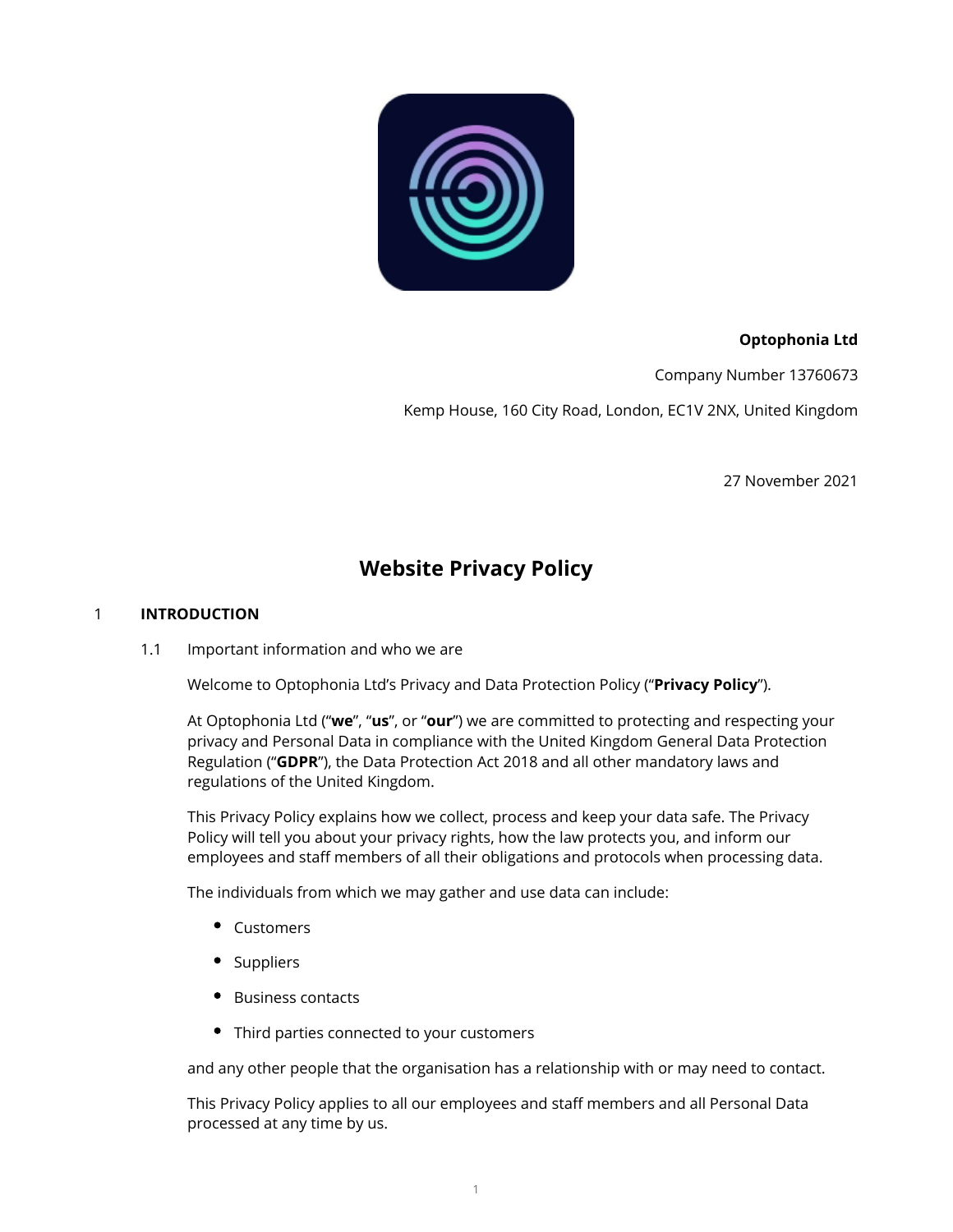## 1.2 Who is Your Data Controller

Optophonia Ltd is your Data Controller and responsible for your Personal Data. We are not obliged by the GDPR to appoint a data protection officer and have not voluntarily appointed one at this time. Therefore, any inquiries about your data should either be sent to us on email at info@optophonia.com or sent in a letter to Kemp House, 160 City Road, London, EC1V 2NX, United Kingdom.

You have the right to make a complaint at any time to the Information Commissioner's Office (ICO), the UK supervisory authority for data protection issues (www.ico.org.uk). We would, however, appreciate the chance to deal with your concerns before you approach the ICO so please contact us in the first instance.

## 1.3 Processing Data on Behalf of a Controller and Processors' responsibility to you

In discharging our responsibilities as a Data Controller we have employees who will deal with your data on our behalf (known as "**Processors**"). Therefore, the responsibilities described below may be assigned to an individual, or may be taken to apply to the organisation as a whole. The Data Controller and our Processors have the following responsibilities:

- Ensure that all processing of Personal Data is governed by one of the legal bases laid out in the GDPR (see 2.2 below for more information on those bases);
- Ensure that Processors authorised to process Personal Data have committed themselves to confidentiality or are under an appropriate statutory obligation of confidentiality;
- Implement appropriate technical and organisational measures to ensure a level of security appropriate to the risk associated with the processing of Personal Data;
- Obtain the prior specific or general authorisation of the Controller before engaging another Processor;
- Assist the Controller in the fulfilment of the Controller's obligation to respond to requests for exercising the data subject's rights;
- Make available to the Controller all information necessary to demonstrate compliance with the obligations laid down in the GDPR and allow for and contribute to audits, including inspections, conducted by the Controller or another auditor mandated by the Controller;
- Maintain a record of all categories of processing activities carried out on behalf of a Controller;
- Cooperate, on request, with the supervisory authority in the performance of its tasks;
- Ensure that any person acting under the authority of the Processor who has access to Personal Data does not process Personal Data except on instructions from the Controller; and
- Notify the Controller without undue delay after becoming aware of a Personal Data Breach;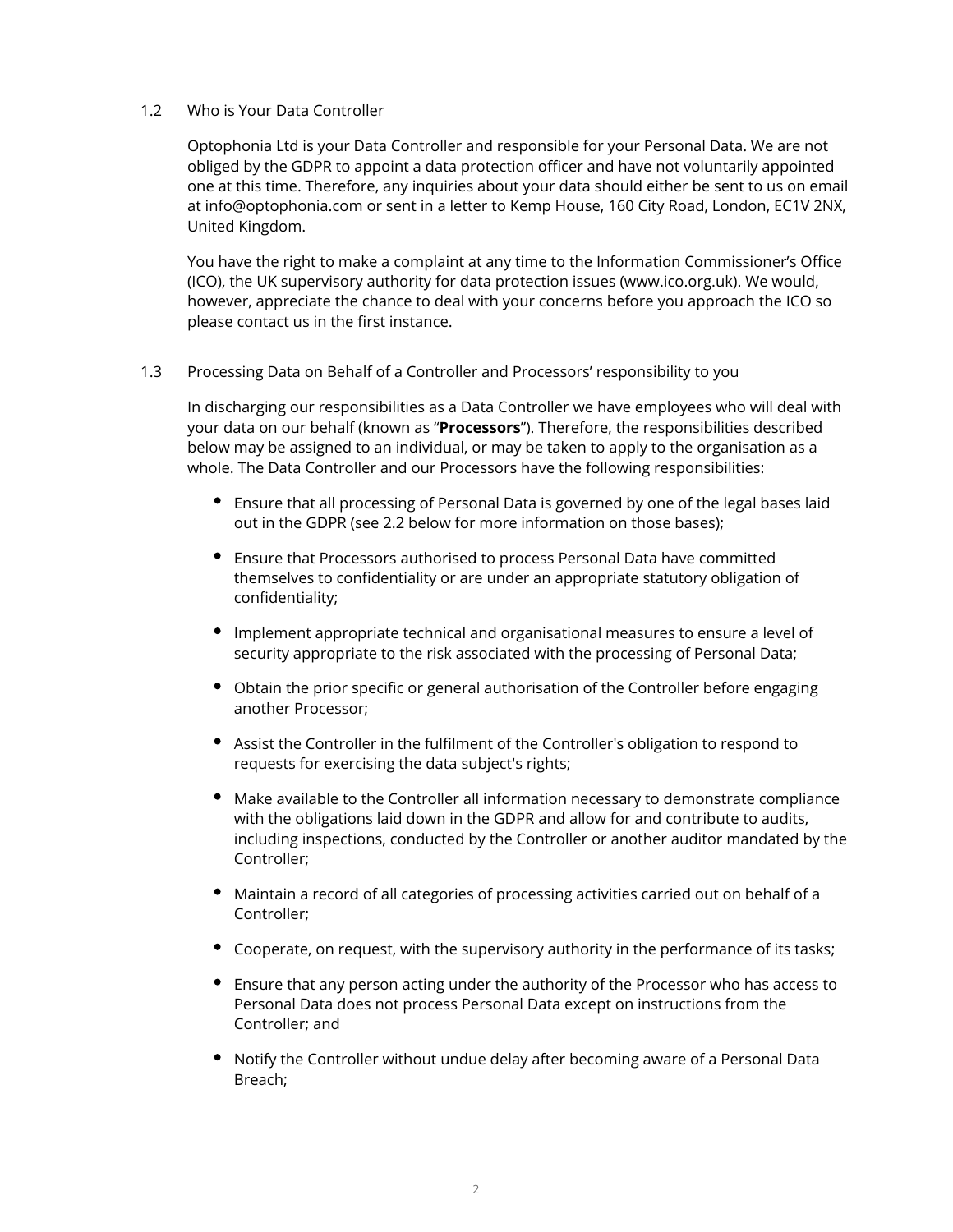## 2 **LEGAL BASIS FOR DATA COLLECTION**

#### 2.1 Types of Data / Privacy Policy Scope

"**Personal Data**" means any information about an individual from which that person can be identified. It does not include data where the identity has been removed (anonymous data).

We may collect, use, store and transfer different kinds of Personal Data about you which we have grouped together below. Not all of the following types of data will necessarily be collected from you but this is the full scope of data that we collect and when we collect it from you:

We do not collect any Special Categories of Personal Data about you (this includes details about your race or ethnicity, religious or philosophical beliefs, sex life, sexual orientation, political opinions, trade union membership, information about your health, and genetic and biometric data). Nor do we collect any information about criminal convictions and offences.

## 2.2 The Legal Basis for Collecting That Data

There are a number of justifiable reasons under the GDPR that allow collection and processing of Personal Data. The main avenues we rely on are:

- "**Consent**": Certain situations allow us to collect your Personal Data, such as when you tick a box that confirms you are happy to receive email newsletters from us, or 'opt in' to a service.
- "**Contractual Obligations**": We may require certain information from you in order to fulfil our contractual obligations and provide you with the promised service.
- "**Legal Compliance**": We're required by law to collect and process certain types of data, such as fraudulent activity or other illegal actions.
- "**Legitimate Interest**": We might need to collect certain information from you to be able to meet our legitimate interests - this covers aspects that can be reasonably expected as part of running our business, that will not have a material impact on your rights, freedom or interests. Examples could be your address, so that we know where to deliver something to, or your name, so that we have a record of who to contact moving forwards.

## 3 **HOW WE USE YOUR PERSONAL DATA**

3.1 Our Uses

We will only use your Personal Data when the law allows us to. Set out below is a table containing the different types of Personal Data we collect and the lawful basis for processing that data. Please refer to section 2.2 for more information on the lawful basis listed in the table below.

Examples provided in the table below are indicative in nature and the purposes for which we use your data may be broader than described but we will never process your data without a legal basis for doing so and it is for a related purpose. For further inquiries please contact us.

3.2 Marketing and Content Updates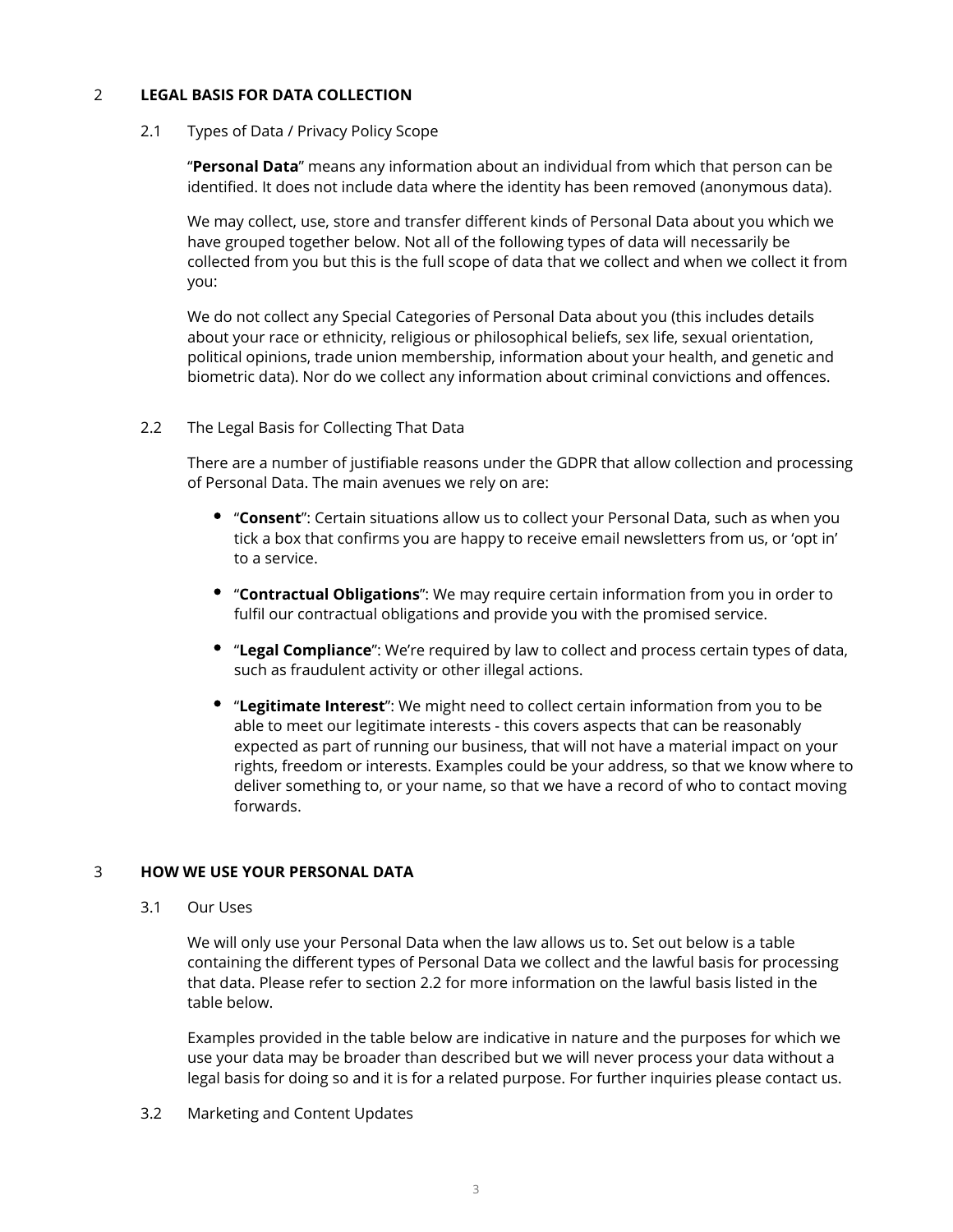You will receive marketing and new content communications from us if you have created an account and chosen to opt into receiving those communications. From time to time we may make suggestions and recommendations to you about goods or services that may be of interest to you.

#### 3.3 Change of Purpose

We will only use your Personal Data for the purposes for which we collected it, unless we reasonably consider that we need to use it for another reason and that reason is compatible with the original purpose. If you wish to get an explanation as to how the processing for the new purpose is compatible with the original purpose, please contact us.

If we need to use your Personal Data for an unrelated purpose, we will notify you and we will explain the legal basis which allows us to do so.

Please note that we may process your Personal Data without your knowledge or consent, in compliance with the above rules, where this is required or permitted by law.

## 4 **YOUR RIGHTS AND HOW YOU ARE PROTECTED BY US**

4.1 How Does Optophonia Ltd Protect Customers' Personal Data?

We are concerned with keeping your data secure and protecting it from inappropriate disclosure. We implement a variety of security measures to ensure the security of your Personal Data on our systems, including adopting a secure protocol and encrypting our databases.. Any Personal Data collected by us is only accessible by a limited number of employees who have special access rights to such systems and are bound by obligations of confidentiality. If and when we use subcontractors to store your data, we will not relinquish control of your Personal Data or expose it to security risks that would not have arisen had the data remained in our possession. However, unfortunately no transmission of data over the internet is guaranteed to be completely secure. It may be possible for third parties not under the control of Optophonia Ltd to intercept or access transmissions or private communications unlawfully. While we strive to protect your Personal Data, we cannot ensure or warrant the security of any Personal Data you transmit to us. Any such transmission is done at your own risk. If you believe that your interaction with us is no longer secure, please contact us.

## 4.2 Opting Out Of Marketing Promotions

You can ask us to stop sending you marketing messages at any time by clicking on the unsubscribe link..

Where you opt out of receiving these marketing messages, we will continue to retain other Personal Data provided to us as a result of interactions with us not related to your marketing preferences.

4.3 How to Request your Data and the Process for Obtaining it

You will not have to pay a fee to access your Personal Data (or to exercise any of the other rights). However, if your request is clearly unfounded, we could refuse to comply with your request.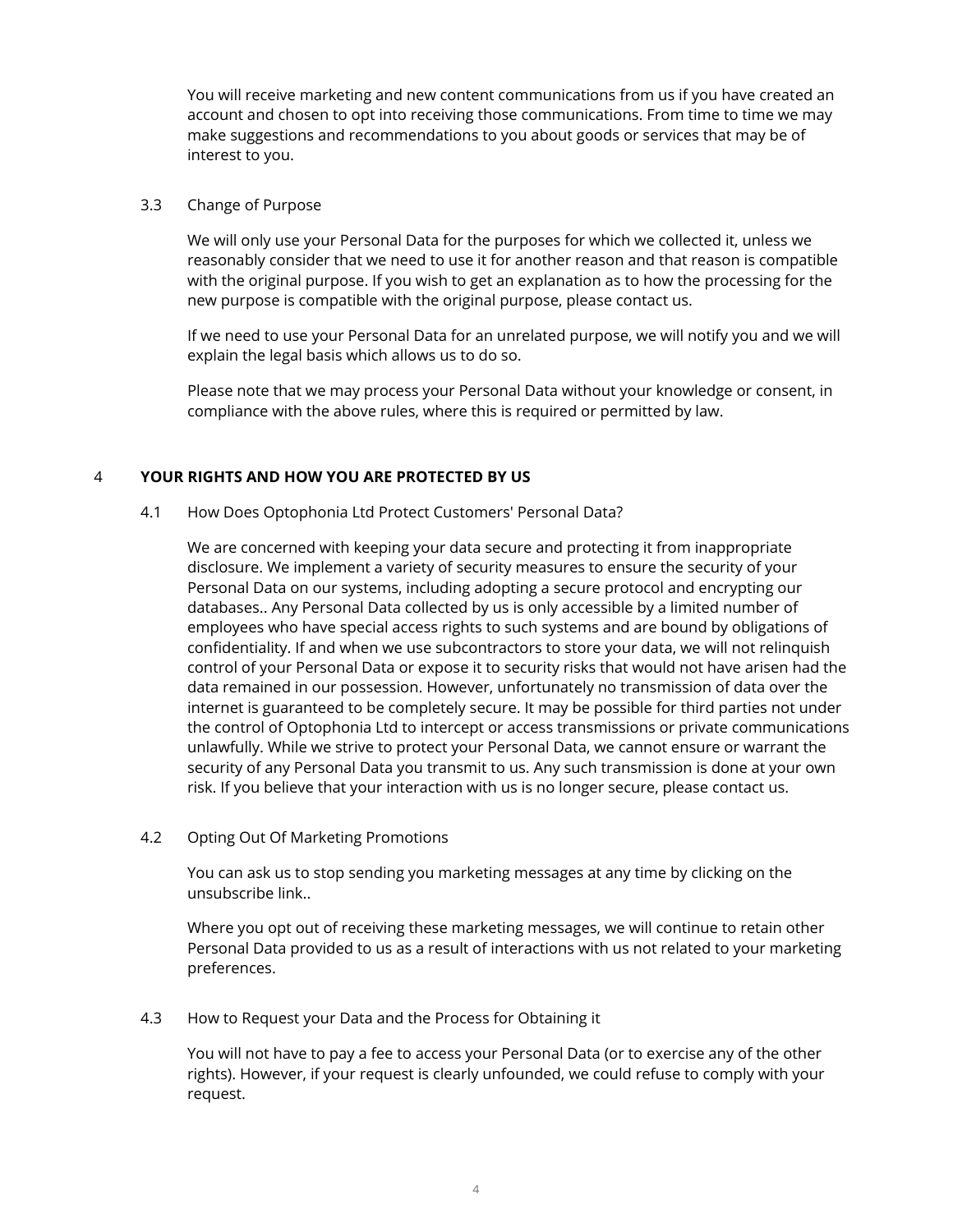We may need to request specific information from you to help us confirm your identity and ensure you have the right to access your Personal Data (or to exercise any of your other rights). This is a security measure to ensure that Personal Data is not disclosed to any person who has no right to receive it. We may also contact you to ask you for further information in relation to your request to speed up our response.

## 5 **YOUR DATA AND THIRD PARTIES**

#### 5.1 Will We Share Your Data With Third Parties?

We may also share Personal Data with interested parties in the event that Optophonia Ltd anticipates a change in control or the acquisition of all or part of our business or assets or with interested parties in connection with the licensing of our technology.

If Optophonia Ltd is sold or makes a sale or transfer, we may, in our sole discretion, transfer, sell or assign your Personal Data to a third party as part of or in connection with that transaction. Upon such transfer, the Privacy Policy of the acquiring entity may govern the further use of your Personal Data. In all other situations your data will still remain protected in accordance with this Privacy Policy (as amended from time to time).

We may share your Personal Data at any time if required for legal reasons or in order to enforce our terms or this Privacy Policy.

## 5.2 Third-Party Links

This Site may include links to third-party websites, plug-ins and applications. Clicking on those links or enabling those connections may allow third parties to collect or share data about you. We do not control these third-party websites and are not responsible for their privacy statements. When you leave our Site, we encourage you to read the privacy policy of every website you visit.

## 6 **HOW LONG WILL WE RETAIN YOUR DATA FOR?**

We will only retain your Personal Data for as long as reasonably necessary to fulfil the purposes we collected it for. We may retain your Personal Data for a longer period than usual in the event of a complaint or if we reasonably believe there is a prospect of litigation in respect to our relationship with you.

## 7 **AGE LIMIT FOR OUR USERS**

You must not use Optophonia Ltd unless you are aged 16 or older. If you are under 16 and you access Optophonia Ltd by lying about your age, you must immediately stop using Optophonia Ltd.

This website is not intended for children and we do not knowingly collect data relating to children.

#### 8 **INTERNATIONAL TRANSFER OF DATA**